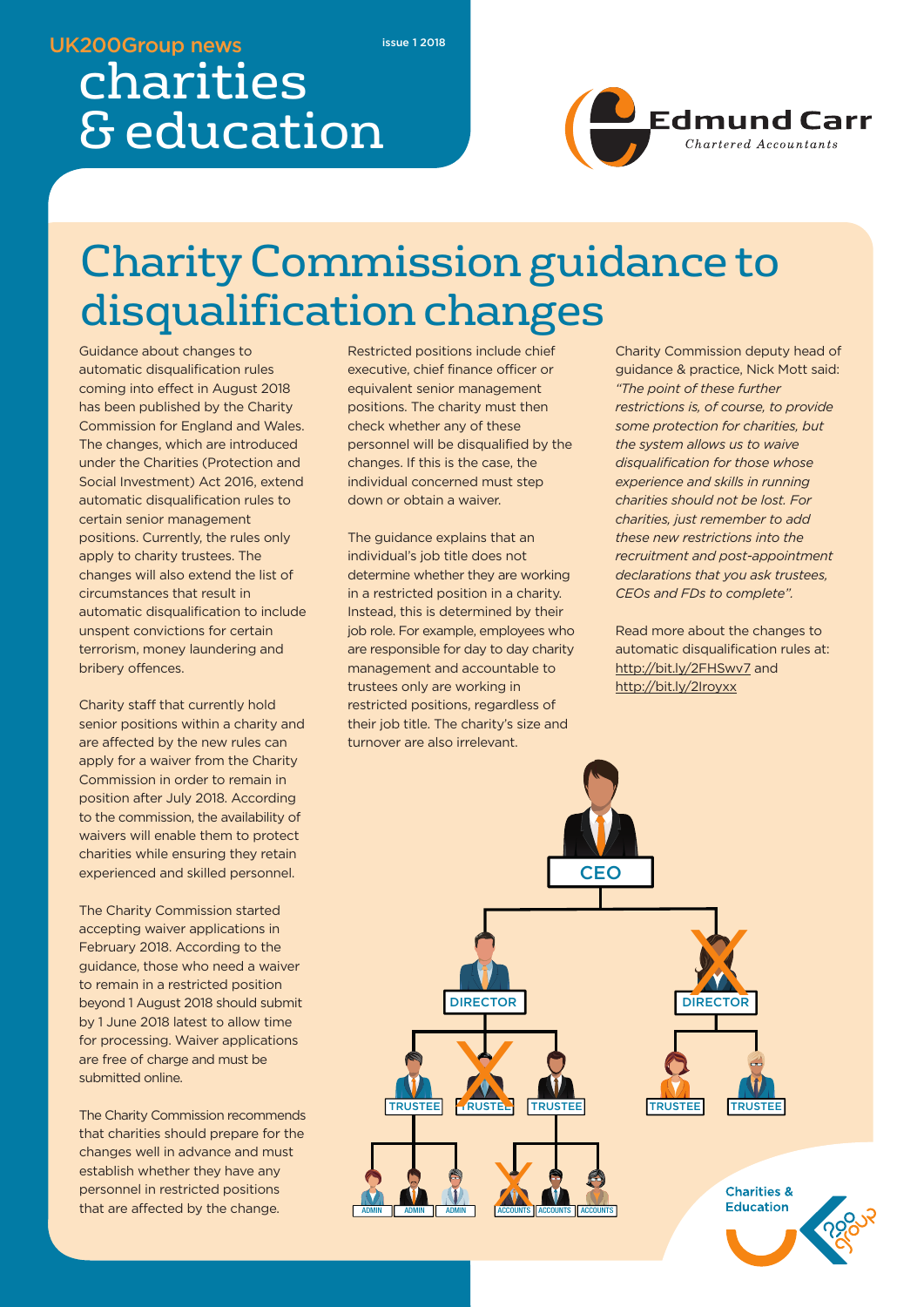### update on changes to Annual Returns

Following a comprehensive consultation in the latter half of 2017, the Charity Commission for England and Wales has amended various aspects of the 2018 annual return (AR18) that apply to charities with an annual income of more than £10,000. The Commission has promised that the changes will make completing the annual return easier for trustees.

The regulator is claiming that the changes to the annual return will lead to an average of 15 fewer questions for organisations completing the return, with only those charities with large or complex operations required to provide more in-depth information. Following targeted user testing, the Commission reported it had

received 'largely positive feedback.' Among the amendments to the information requested, charities will no longer be required to inform the Commission if they are claiming rate relief or Gift Aid. However, new questions regarding executive pay will be included covering details of salary, bonuses, pensions and benefits in kind.

Many of the organisations affected still have concerns over the Commission's decision to insist they reveal the sources of their overseas funding, as doing so places a heavy burden on charities (especially smaller ones). The changes mean that only income from overseas governments, quasi-governmental bodies, charities and Non

Goverment Organisations will need to be declared in the annual return, but that all overseas income from other institutions or donors must be declared from 2019.

Although many charity bodies fear that the new version of the annual return will be too burdensome, the Commission has stated that *"it is important that we have a better understanding of the income sources of the charity sector, including a more complete picture of the flow of funding into and out of the UK, and the provenance and volume of donations and income from outside*  $th$  $\theta$   $l$   $lk$ <sup>"</sup>

Read more on changes to the annual return at: http://bit.ly/2HygHNm

## GDPR guidance for charities published

New EU-wide data protection rules are due to come into force on 25 May 2018 under the General Data Protection Regulation (GDPR). The GDPR will replace the Data Protection Act 1998, and places a range of requirements on how charities collect or process personal data.

The GDPR will cover activities such as fundraising, how charities gain consent, management of personal data and fines for data protection breaches.

The ICO has published a GDPR FAQs guide for charities that covers topics including consent and legitimate interest, data security and when a data protection officer should be appointed. The ICO guidance clarifies that charities handling sensitive personal data will be able to continue processing this data under the GDPR, as the conditions for processing sensitive data are likely to be similar to those under the Data Protection Act 1998.

The GDPR will increase financial penalties for non-compliance, and it is therefore crucial that trustees of charities and non-profit organisations understand and meet their new

legal obligations. This also provides an opportunity for charities to review how they currently process data and ensure they are prepared to make any necessary changes to comply with the new legislation.

The Fundraising Regulator and the Institute of Fundraising have produced six briefings on GDPR specifically for fundraisers. The briefings have been reviewed by the ICO and cover legacies and community, corporate and charitable trust fundraising.

To read the GDPR FAQs for charities, go to: http://bit.ly/2pdjd4H The Fundraising Regulator's briefings can be downloaded from: http://bit.ly/2pdM4oM The ICO's general guide to the GDPR can be downloaded from: http://bit.ly/2FLhQk3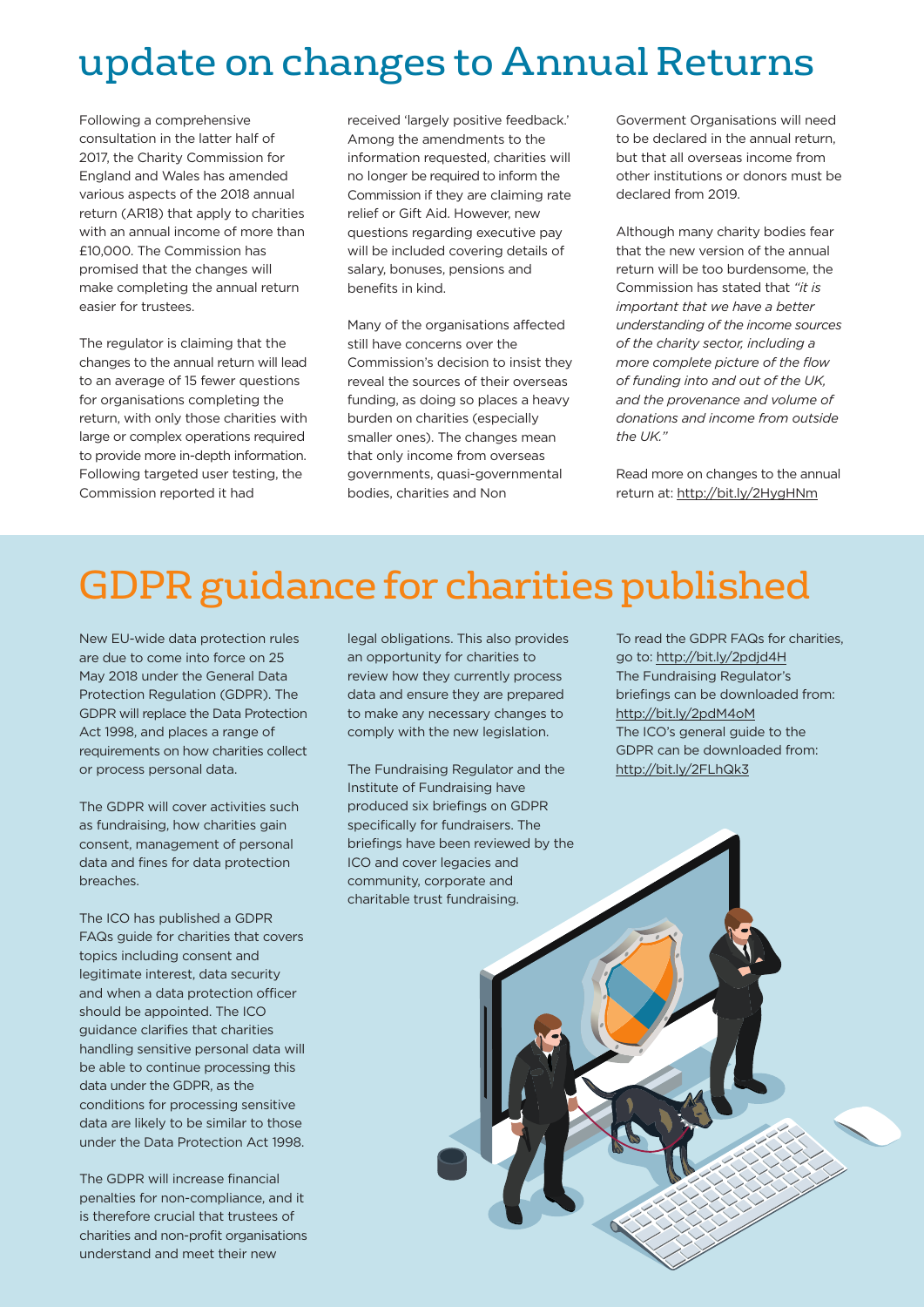# in brief...

#### **Charities missing out on cash deposit interest**

According to a survey carried out by Third Sector and Flagstone, 85% of charities in the UK earn interest of less than the base rate of 0.5% on cash held in their bank accounts, while almost a third are earning less than 0.1%. The research has revealed that while 80% of charities are unhappy with the interest rate they receive, 58% believe it takes too much time and paperwork to open a new account. Nevertheless, 42% of charities are concerned about the risk of placing all their money in accounts provided by non-highstreet banks that offer higher interest rates. http://bit.ly/2FI2Bsc

#### **Auditors failing to meet new reporting requirements**

A review by the Charity Commission for England and Wales has indicated that a significant number of auditors are failing to inform the regulator of matters of material significance identified in their charity audit reports. While 114 auditors gave an audit opinion that required them to alert the commission to matters of material significance between May and October 2017, just 28 contacted the regulator. In response to the findings, the commission has announced it is working with the accountancy sector to improve awareness about the new reporting requirements among auditors. Since May 2017, the list of matters an auditor must report to the commission has been extended to include modified audit opinions. http://bit.ly/2pfICtU

#### **Charities responsible for 4% of all data breaches**

According to figures published by the Information Commissioner's Office (ICO), charities accounted for 110 data security breaches in 2017. Overall, charities were responsible for just under 4% of the 2,877 data security breaches reported to the ICO in 2017. The loss or theft of paperwork was the most commonly reported breach among charities. This was followed by failure to comply with the Data Protection Act's information security rules, and charity staff emailing data to the incorrect recipient. http://bit.ly/2tPPGTj

#### **Slowdown in converting maintained schools to academies**

According to a report from the National Audit Office (NAO), the Department for Education (DfE) has spent £745 million to convert almost 7,000 maintained schools in England into academies between April 2010 and December 2017. The report has also indicated that while conversions to academies have been straightforward so far, the process is expected to become more challenging. In particular, the DfE has become more rigorous when scrutinising an applicant's financial position and governance, and there are concerns about whether it will be possible to convert large numbers of schools going forward. In response, the NAO has called for the DfE to ensure good value for money and high quality schooling when converting schools into academies. http://bit.ly/2FCZA0d

#### **Regulators consult on changes to SORP**

The Charity Commission for England and Wales and the Office of the Scottish Charity Regulator have launched a consultation on proposed changes to the Charity Statement of Recommended Practice (SORP). Under the proposals, the SORP will be amended to reflect changes in UK-Irish accounting standards or FRS 102 that took effect in December 2017. The SORP provides guidance about applying FRS 102 when preparing a charity's accounts. The consultation is asking for feedback about whether the changes to FRS 102 have been properly reflected in the proposed amendments to the SORP and whether any further amendments are needed. The consultation closes on 4 April 2018. http://bit.ly/2tS1sg0 And: http://bit.ly/2pdHp6c

#### **Significant growth in online donations**

The value of online donations to charities in the UK increased by 18.5% in 2017 compared with 2016, according to a report from fundraising software provider Blackbaud UK. The 'Charitable Giving Report' has revealed that the total value of donations to charities in the UK increased by 2.9% from 2016 to 2017. Online donations now account for around 7.6% of total fundraising revenue, while 21% of online donations in 2017 were made using a mobile device. The report has indicated that December is the biggest month for donations and accounted for 20% of the total value of online donations in 2017. http://bit.ly/2ItaDqs